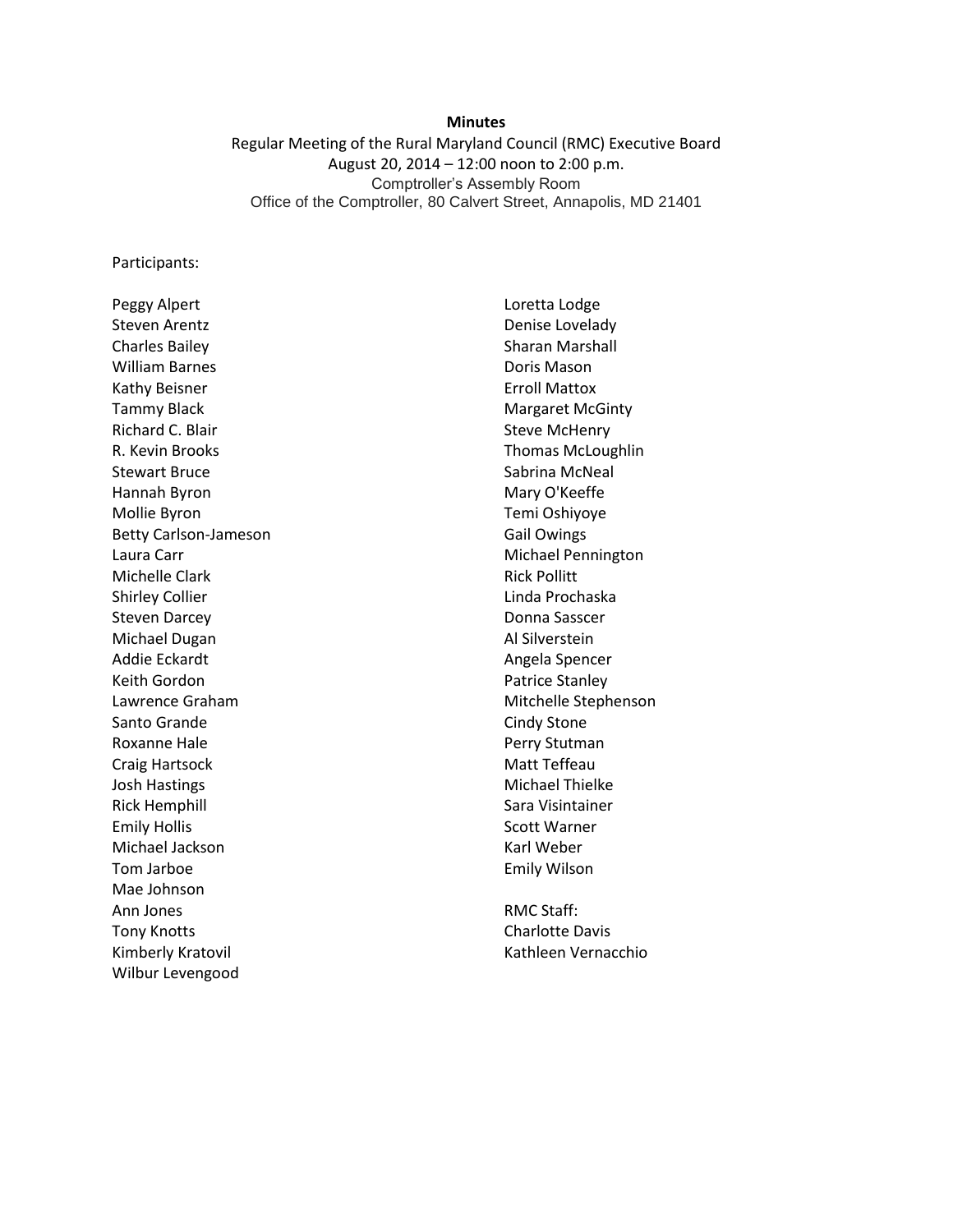**Minutes -** Regular Meeting of the Rural Maryland Council (RMC) Executive Board August 20, 2014 – 12:00 noon to 2:00 p.m. Page 2 of 7

Chairman Warner called the meeting to order at approximately 11:59 a.m.

Mike Pennington, Past Chair for the Rural Maryland Council, introduced our first guest speaker, Ken Ulman, County Executive of Howard County.

# **Guest Speaker Ken Ulman (Howard County Executive and Democratic Candidate for Lieutenant Governor)**

County Executive Ulman shared his thoughts on governing effectively and what his competitive business policies have done to contribute to Howard County's success. He shared the fact that both he and Lieutenant Governor Brown would focus on two areas: a competitive business climate and an intergovernmental council that will involve all the municipalities and counties in Maryland. The number one strategic goal will be to create the most competitive business climate of any state in the nation. Every decision made would be filtered through that discussion. He acknowledged there is a different strategy that works for Garrett County than the strategy that works for Southern Maryland, Crisfield, or the Lower Shore, but felt their administration can support all of our strategies together – manufacturing, broadband, agriculture, and infrastructure. County Executive Ulman suggested the Brown/Ulman administration would work with the regional councils and state organizations to come up with collaborative strategies that may allow for inclusion of rural investment funds.

## **Approval of Minutes**

Chairman Warner reviewed the Executive Board Meeting Minutes of March 28 and asked if there were any changes or corrections to those minutes. As there was no comment from the group, Mr. Warner asked for a motion to approve the minutes. Mr. Silverstein motioned to accept; the motion was seconded and unanimously approved.

# **Rural Maryland Foundation**

Chairman Warner introduced Kevin Brooks who has been a tremendous supporter of both the Council and the Foundation. Mr. Brooks presented on behalf of Dan Rider, President of the Foundation. Mr. Brooks recognized the members of the Board of Trustees of the Foundation. He told the group the Foundation has been on a hiatus, but with a re-energized Board of Trustees, there is an exciting future ahead. The Trustees have been busy reviewing the By Laws, the structure, and updating our web presence putting the Foundation in a position for future growth. He told the group the financial status of the Foundation is just under \$88,000.00. We are current with all our filings, and we look forward to presenting the new and improved Foundation at the annual meeting November 13.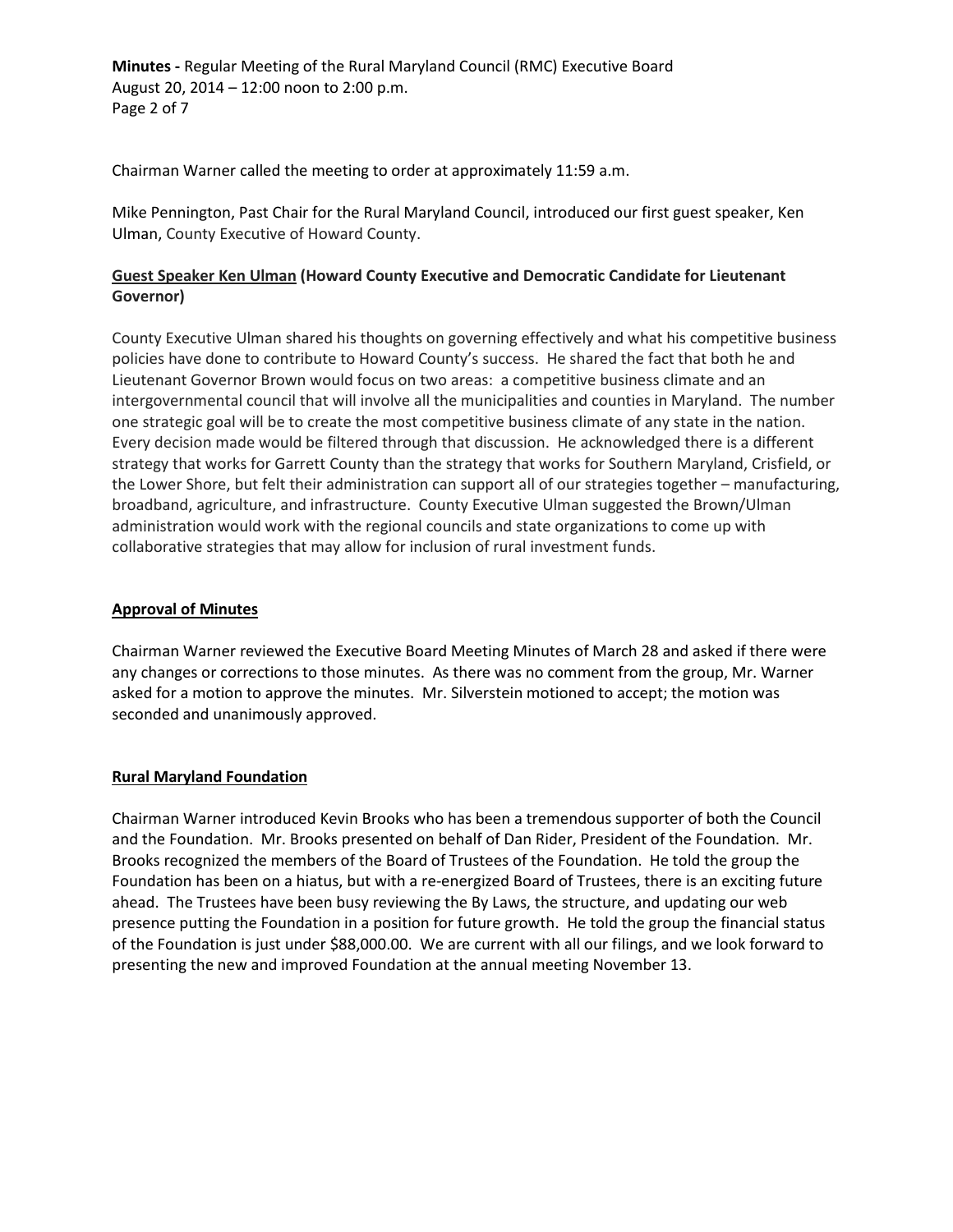**Minutes -** Regular Meeting of the Rural Maryland Council (RMC) Executive Board August 20, 2014 – 12:00 noon to 2:00 p.m. Page 3 of 7

## **Committee Reports**

## **Financial**

Charlotte Davis told the membership we ended fiscal year 2014, June 30, 2014, with \$198,572 in expenditures and \$303,356 in revenue. We were able to start fiscal year 2015 with \$262,585 of that \$220,000 is available and we need authorization to spend the carryover. We have a projected budget of \$233,635. Delegate Eckardt moved to accept the financials as presented, the motion was seconded and the financials were unanimously approved.

## **Maryland Agricultural Education and Rural Development Assistance Fund (MAERDAF)**

Sharan Marshall, Chair of the MAERDAF Grant Review Board, told the group the Fund is a victim of its own success. This year we had 54 applicants seeking over \$1 million in funding. The MAERDAF Fund has \$167,000 to award. We hope to finish the review process and announce the recipients on September 2.

## **Youth Engagement Project**

Doris Mason presented a synopsis of the Youth Engagement Project. The Upper Shore Regional Council with the leadership of the Rural Maryland Council is collaborating with the Center for Rural Entrepreneurship to pilot this survey. The Upper Shore was an ideal pilot as youth retention and attraction is part of the Upper Shore Regional Council's strategic plan. With the help of the Cecil, Kent and Queen Anne's County school systems, we intend to survey students in grades six through twelve electronically. We will engage community partners who work with youth and conduct youth focus groups. We will then bring adults and youth together in town hall meetings. We will then analyze the data and use it as a tool to create steps to retain youth in the region or at least if they leave to attract them back to the region. Our timeline is September through December.

## **Rural Maryland Prosperity Investment Fund (RMPIF)**

Mike Pennington reminded the group that through the efforts of Charlotte Davis and some other folks, we were able to get legislation through Session that extended the life of the Fund through 2030. Mr. Pennington drew a connection between the purpose of RMPIF and the fact that MAERDAF had over \$1 million in requests. If we would be able to get RMPIF in the budget, we would be able to fund more MAERDAF applications. Mr. Pennington invited the members to provide suggestions as to how the RMC might proceed through the next legislative session to work with the legislators and the administration to get funding for RMPIF.

## **Legislative Committee**

Josh Hastings, Chair of the Legislative Committee, told members we had a large turnout, approximately 60 people, at the June 26 meeting; participants included U.S. Senator representatives as well as county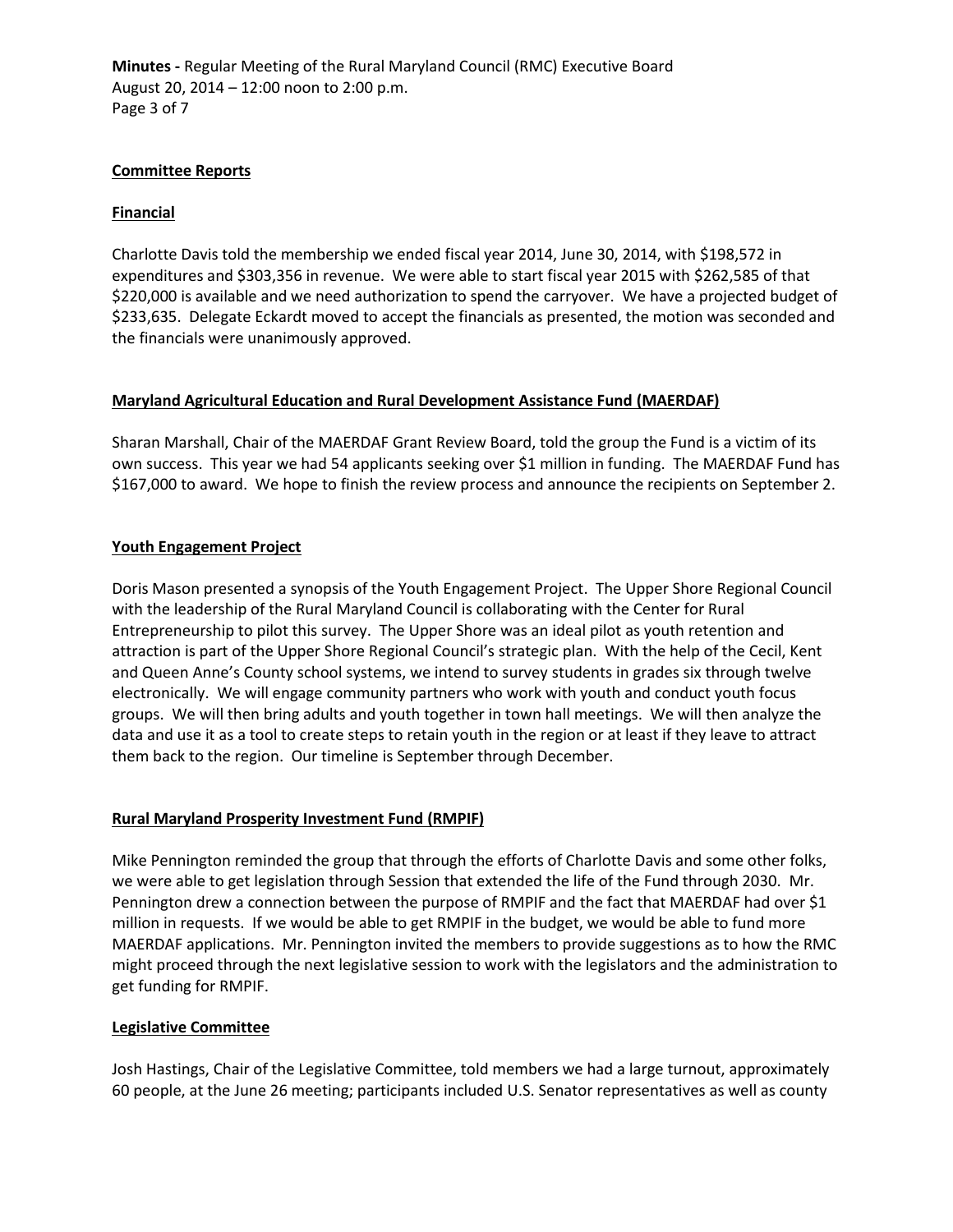**Minutes -** Regular Meeting of the Rural Maryland Council (RMC) Executive Board August 20, 2014 – 12:00 noon to 2:00 p.m. Page 4 of 7

representatives. Mr. Greg Farley of Chesapeake College CLEEN Center was the featured guest speaker. He gave a good overview on renewable energy. There was some discussion about poultry litter and gasification as well. The discussion then turned to ideas for 2015 legislative priorities. We are looking for committee members to be active in the 2015 Legislative Session. The next meeting will be September 4 at Wye Research and Education Center in Queenstown.

## **Health Care Committee**

Tom McLoughlin, Chair of the Health Care Committee, stated we are very pleased that the Governor resumed the Telemedicine Task Force and we are anxiously awaiting that report. We are diligently seeking information and items for our Committee. We believe in a group approach and would like to make sure our efforts are consistent with our mission.

## **Joint Planning and Development Committee**

Mike Thielke, Chairman for the Joint Planning and Development Committee, said Charlotte Davis recruited him to reconstitute the Committee. Six individuals met on July 31 for the first meeting. Committee members agreed to meet for the next six months every six weeks. Meetings will be in Easton, Princess Anne, and Annapolis. We welcome anyone who would like to participate. Mr. Thielke was recruited to chair the Committee and was asked to serve on the Foundation Board of Trustees so it made sense that the Committee be a joint committee as both organizations should be moving in the same direction and our priorities coordinated. We would like the Foundation to gain capacity at the grassroots level. Any priorities established for the organizations must coincide with the Rural Maryland Prosperity Investment Fund. Broadband/internet connectivity, agriculture, youth and energy are priorities being considered. The Committee will vet these further and will have more to report at the RMC Annual Meeting on November 13.

## **Governors Intergovernmental Commission on Agriculture (GICA)**

Erroll Mattox, RMC Commission Representative, gave a presentation at the last meeting. The purpose of the presentation was to educate realtors on selling farmland. Many little things happen when you sell a farm. MDE is trying to get counties to have continuity across the counties on stronger management issues that exist. They are offering some models for ag buildings in particular so you do not have to do the engineering; this would curtail expense. The next meeting is in October. Mr. Mattox asked rural farms be on the agenda, particularly value-added agriculture. If anyone has anything they want brought forward to the Commission, contact Charlotte Davis she will know how to get in touch with Mr. Mattox.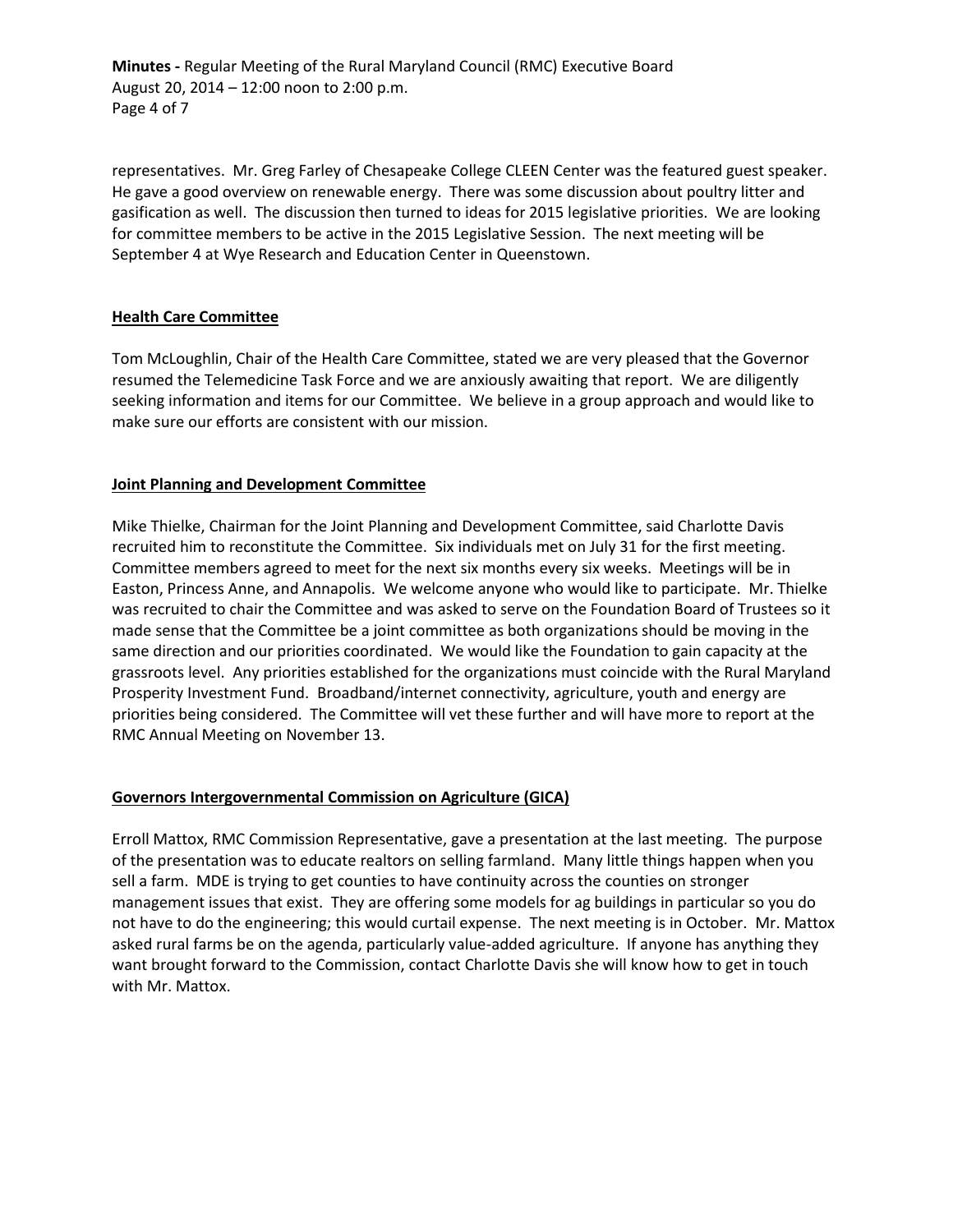**Minutes -** Regular Meeting of the Rural Maryland Council (RMC) Executive Board August 20, 2014 – 12:00 noon to 2:00 p.m. Page 5 of 7

Chairman Warner introduced keynote speaker Peter Franchot

# **Keynote Speaker Peter Franchot (Comptroller for the State of Maryland)**

Comptroller Franchot recognized our Chairman Scott Warner as an outstanding Marylander. He also recognized U.S. Congressional, State and County representatives in the audience.

Comptroller Franchot said there were two figures, 2.2 and 3.7, he would like members to take away from the presentation. Two point two is the number of business days that it took his agency this year to put \$2 billion in tax refunds in constituents' bank accounts. He recognized the hard work of the people in his organization and mentioned no other comptroller's office in the country is near that turnaround time.

\$3.7 billion is the number of tax dollars that have traditionally been uncollectable due to difficulty in identifying the wealthy individuals that owe that money. Previous Comptrollers had given up on collecting these monies, but due to advances in technology, Comptroller Franchot's office has been able to collect these funds.

Comptroller Franchot spoke of the importance of fighting for Maryland – all of Maryland. The Comptroller's Office has partnered successfully on a number of initiatives like successfully opposing the repeal of the coal mine tax credit that is so important to Western Maryland families; successfully getting government out of the liquor business in Worcester County; fighting to dispel outdated views on the poultry industry that supports much of the shore's economy, and starting school after Labor Day.

Comptroller Franchot supports school starting after Labor Day for a number of reasons. His office will be delivering 10,000 signatures to the new Governor and General Assembly to ask for school to start after Labor Day. It is not just for Maryland tourism or the 4-H children who work so hard, but have to make a choice whether to miss class or drop out of competition at the state fair. More than \$77 million in new economic activity would be generated in an economy that saw zero percent growth in fiscal year 2013. The main reason is so that families would have that precious time to spend together.

Comptroller Franchot sees government as a junior partner working with the private sector in creating employment and wage growth.

First Vice Chair Doris Mason introduced guest speaker Larry Hogan

## **Guest Speaker Larry Hogan (Republican Candidate for Governor)**

Larry Hogan said rural Maryland would have an open door to his administration. Rural Maryland will have a seat at the table. He said his administration would be focused on the environment. The Hogan/Rutherford administration would work with the Clean Chesapeake Coalition to address the sediment in the Chesapeake Bay. He outlined commitment his administration would make to working with all the counties in Maryland to create business and job opportunities, return Highway User Revenues to the counties, and reduce taxes.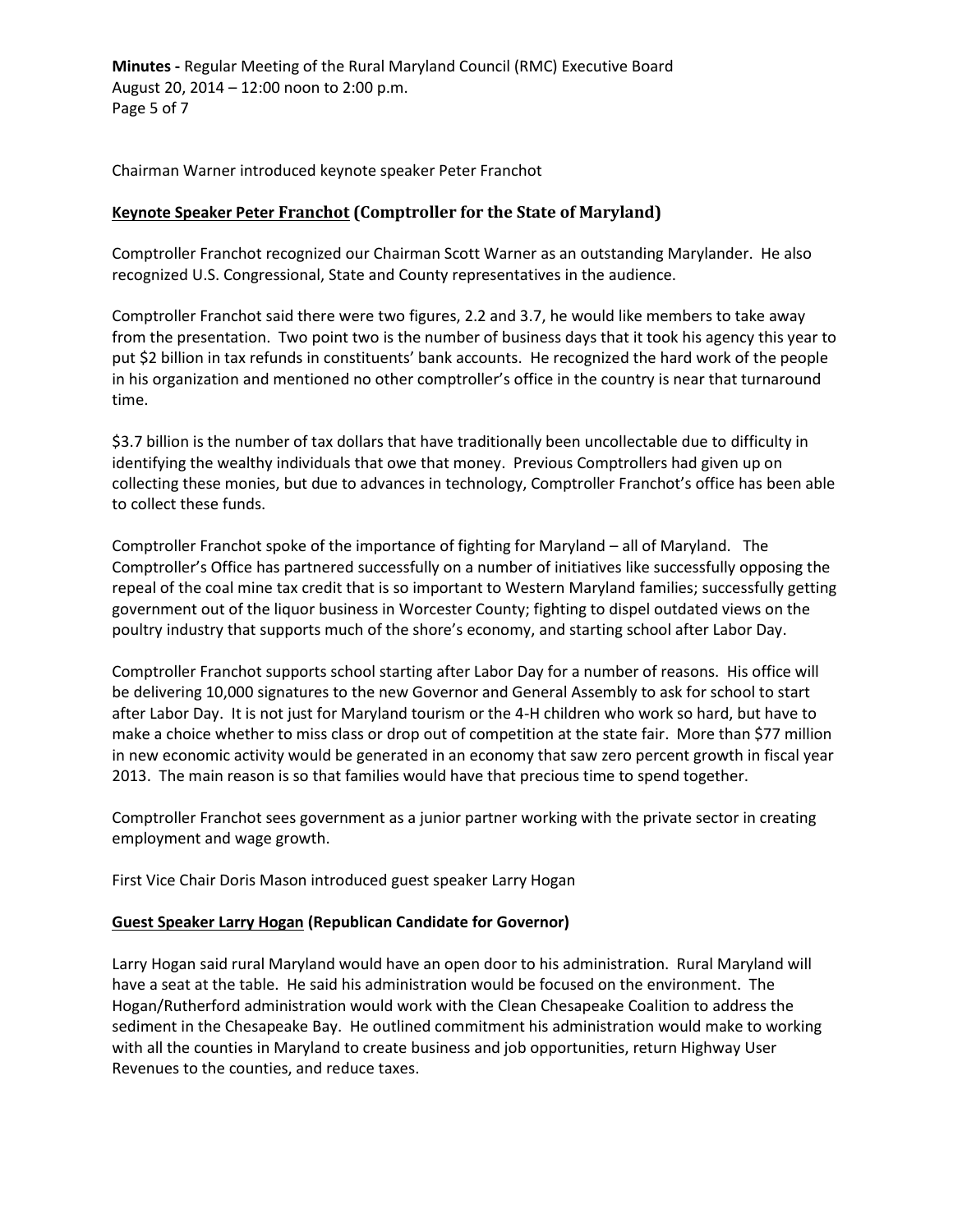**Minutes -** Regular Meeting of the Rural Maryland Council (RMC) Executive Board August 20, 2014 – 12:00 noon to 2:00 p.m. Page 6 of 7

Doris Mason introduced Stewart Bruce, GIS Program Coordinator, Washington College.

## **Upper Shore Harvest Directory**

Stewart Bruce, GIS Program Coordinator at Washington College, spoke about the creation of the Upper Shore Harvest Directory. He thanked the Rural Maryland Council for providing the major funding through the MAERDAF Grant to support this project. Mr. Bruce said his program employs approximately 5% of the student body working on projects.

Washington College works on a number of projects including crime mapping and analysis through Governor's Office of Crime Control and Prevention, and the Maryland Highway Safety Office. Additionally, they just completed a land use/land cover mapping of the Choptank River Watershed in collaboration with the Chesapeake Conservancy and NOAA.

In partnership with Washington College, the Upper Shore Regional Council maintains the Upper Shore Harvest Directory to connect you with local farms and agribusinesses. The Harvest Directory includes farmer's markets, bakeries, stables, charter services and more. Mr. Bruce demonstrated the features of the online Upper Shore Harvest Directory showing how you can search by business name or products; you can also find a market or browse the map. Interested businesses can join the directory by either completing an application and mailing it in, or they can go to the website and complete the online form. Plans include expanding the Directory throughout the Eastern Shore and perhaps to the other side of the Bay.

Mr. Bruce opened the floor to questions. An individual from the Department of Business and Economic Development expressed interest in the application. Other individuals asked about cost. Mr. Bruce said the Upper Shore and Washington College were trying to keep the program free to businesses and consumers.

Scott Warner introduced Energetics Technology Center presenters Shirley Collier and Keith Gordon.

## **Energetic Technology Center -Tech Fire**

Keith Gordon, Technologist and Systems Engineer for Energetics Technology Center. Energetics is a nonprofit technology center that works with innovated research and development with most of the Federal labs, the Office of Naval Research and DARPA. Tech Fire is a collaborative effort between Energetics and Tech Growth funded through a MAERDAF Grant. This study was mainly to look at the intersection of technology, entrepreneurship and rural Maryland. Mr. Gordon introduced his colleague Shirley Collier of Tech Growth. Ms. Collier is a nationally known speaker, an author, a philanthropist, and involved in technology transfer for the past 30 years.

Ms. Collier thanked the RMC for their funding. She told the group the focus of the study was to look at technologies from USDA laboratories; technologies that could potentially be licensed and would provide alternative farming options for farmers. Tech Growth wanted the study to strengthen the economic relationships among the agricultural community in Calvert, Charles, and St. Mary's counties.